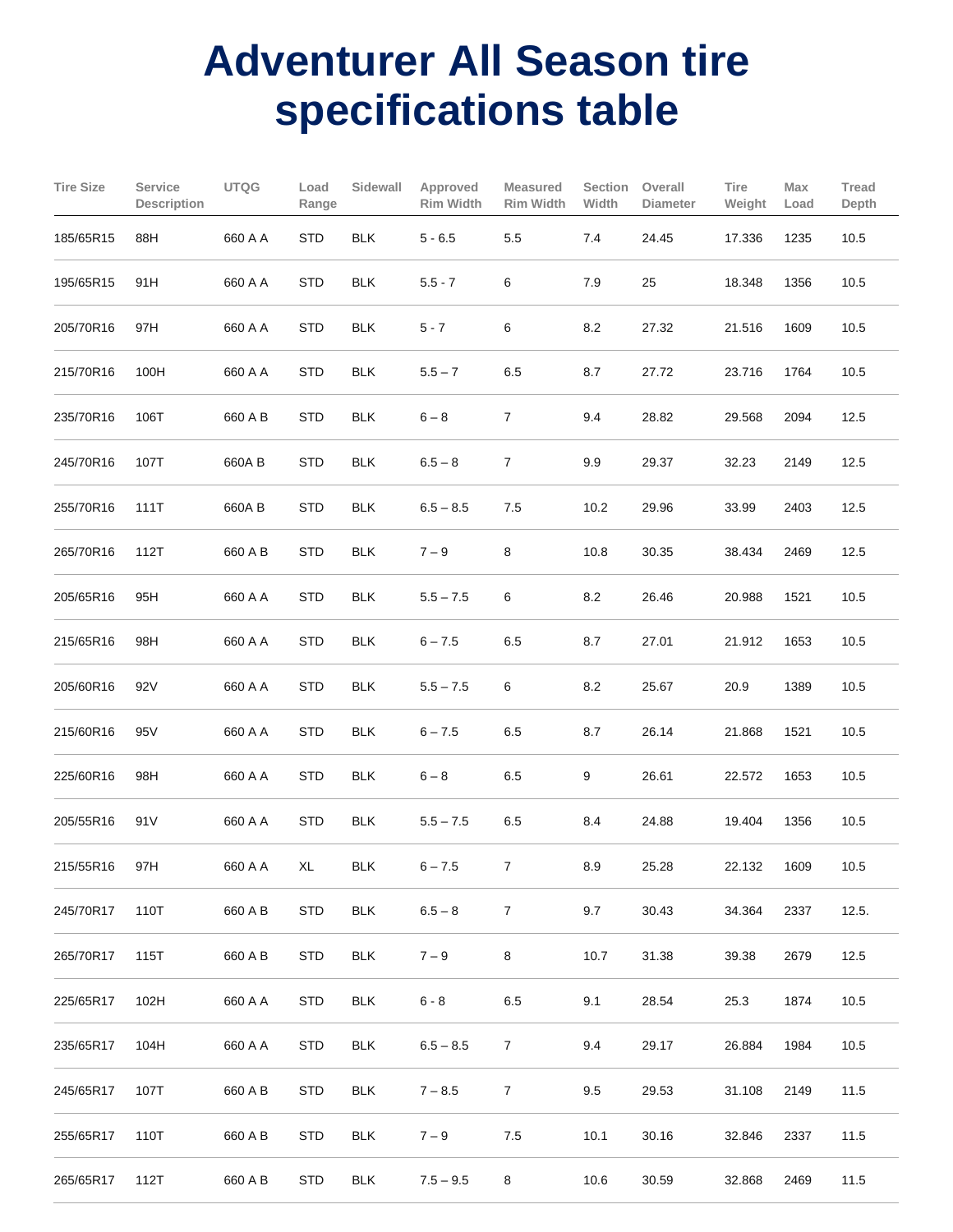| 225/60R17 | 99H  | 660 A A | <b>STD</b> | <b>BLK</b> | $6 - 8$     | 6.5             | 9    | 27.64 | 24.464 | 1709 | 10.5 |
|-----------|------|---------|------------|------------|-------------|-----------------|------|-------|--------|------|------|
| 235/60R17 | 102H | 660 A A | <b>STD</b> | <b>BLK</b> | $6.5 - 8.5$ | $\overline{7}$  | 9.4  | 28.11 | 24.904 | 1874 | 10.5 |
| 215/55R17 | 94V  | 660 A A | <b>STD</b> | <b>BLK</b> | $6 - 7.5$   | $\overline{7}$  | 8.7  | 26.34 | 22.836 | 1477 | 10.5 |
| 225/55R17 | 97 V | 660 A A | <b>STD</b> | <b>BLK</b> | $6 - 8$     | $\overline{7}$  | 9.2  | 26.77 | 23.628 | 1609 | 10.5 |
| 215/50R17 | 95 V | 660 A A | XL         | <b>BLK</b> | $6 - 7.5$   | $\overline{7}$  | 8.9  | 25.51 | 23.936 | 1521 | 10.5 |
| 225/50R17 | 98V  | 660 A A | XL         | <b>BLK</b> | $6 - 8$     | $\overline{7}$  | 9.2  | 25.91 | 22.308 | 1653 | 10.5 |
| 225/45R17 | 91 V | 660 A A | <b>STD</b> | <b>BLK</b> | $7 - 8.5$   | 7.5             | 8.9  | 24.96 | 24.288 | 1356 | 10.5 |
| 255/70R18 | 113T | 660 A B | <b>STD</b> | <b>BLK</b> | $6.5 - 8.5$ | 7.5             | 10.3 | 32.17 | 38.588 | 2535 | 12.5 |
| 265/70R18 | 116T | 660 A B | <b>STD</b> | <b>BLK</b> | $7 - 9$     | 8               | 10.7 | 32.6  | 38.588 | 2756 | 12.5 |
| 235/65R18 | 106H | 660 A A | <b>STD</b> | <b>BLK</b> | $6.5 - 8.5$ | $\overline{7}$  | 9.4  | 30.08 | 30.624 | 2094 | 11.5 |
| 255/65R18 | 111H | 660 A A | <b>STD</b> | <b>BLK</b> | $7 - 9$     | 7.5             | 10.1 | 31.1  | 33.748 | 2403 | 11.5 |
| 265/65R18 | 114T | 660 A B | <b>STD</b> | <b>BLK</b> | $7.5 - 9.5$ | 8               | 10.7 | 31.5  | 37.708 | 2601 | 11.5 |
| 275/65R18 | 116T | 660 A B | <b>STD</b> | <b>BLK</b> | $7.5 - 9.5$ | 8               | 11   | 32.13 | 36.344 | 2756 | 11.5 |
| 225/60R18 | 100H | 660 A A | <b>STD</b> | <b>BLK</b> | $6 - 8$     | 6.5             | 9    | 28.62 | 26.884 | 1764 | 10.5 |
| 235/60R18 | 107V | 660 A A | XL         | <b>BLK</b> | $6.5 - 8.5$ | $\overline{7}$  | 9.4  | 29.29 | 31.636 | 2149 | 11   |
| 245/60R18 | 105H | 660 A A | <b>STD</b> | <b>BLK</b> | $7 - 8.5$   | 7               | 9.6  | 29.69 | 30.888 | 2039 | 11.5 |
| 265/60R18 | 110T | 660A B  | <b>STD</b> | <b>BLK</b> | $7.5 - 9.5$ | 8               | 10.5 | 30.55 | 33.66  | 2337 | 11.5 |
| 225/55R18 | 98H  | 660 A A | <b>STD</b> | <b>BLK</b> | $6 - 8$     | $7\overline{ }$ | 9.2  | 27.76 | 24.728 | 1653 | 10.5 |
| 235/55R18 | 104V | 660 A A | XL         | <b>BLK</b> | $6.5 - 8.5$ | 7.5             | 9.8  | 28.31 | 28.732 | 1984 | 10.5 |
| 255/55R18 | 109V | 660 A A | XL         | <b>BLK</b> | $7 - 9$     | 8               | 10.4 | 29.06 | 36.212 | 2271 | 11   |
| 235/50R18 | 97V  | 660 A A | <b>STD</b> | <b>BLK</b> | $6.5 - 8.5$ | 7.5             | 9.6  | 27.28 | 25.74  | 1609 | 10.5 |
| 225/45R18 | 95 V | 660 A A | XL         | <b>BLK</b> | $7 - 8.5$   | 7.5             | 8.9  | 25.94 | 24.728 | 1521 | 10.5 |
| 235/45R18 | 94 V | 660 A A | <b>STD</b> | <b>BLK</b> | $7.5 - 9$   | 8               | 9.3  | 26.34 | 25.828 | 1477 | 10.5 |
|           |      |         |            |            |             |                 |      |       |        |      |      |
| 255/60R19 | 109H | 660 A A | <b>STD</b> | <b>BLK</b> | $7 - 9$     | 7.5             | 10.2 | 31.1  | 34.276 | 2271 | 11.5 |
| 235/55R19 | 105V | 660 A A | XL         | <b>BLK</b> | $6.5 - 8.5$ | 7.5             | 9.6  | 29.17 | 30.624 | 2039 | 10.5 |